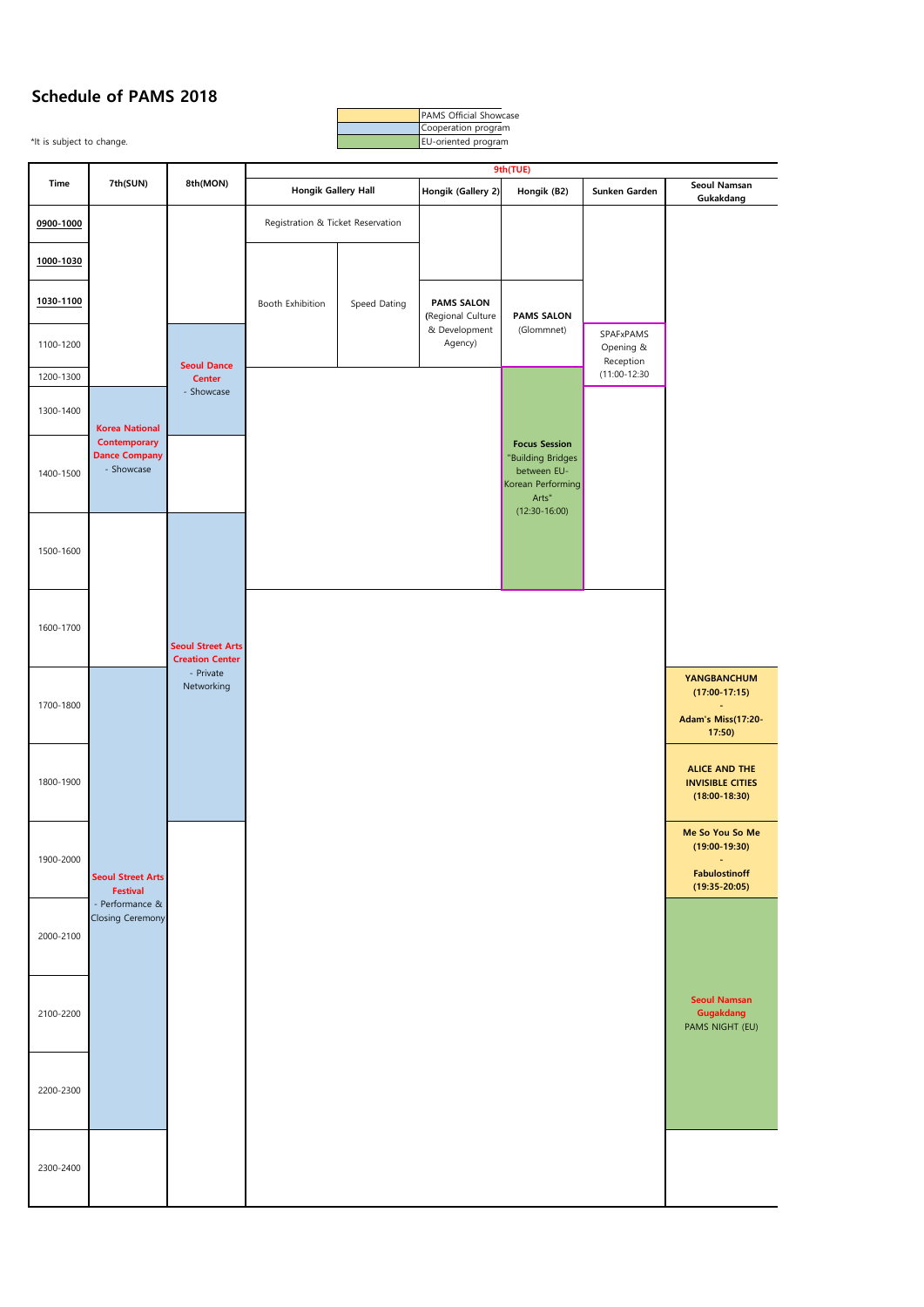|           |                  |                                   |                    |                                                    | 10th(WED)                              |                                     |                                                         |                                                                                  |                                                                  |
|-----------|------------------|-----------------------------------|--------------------|----------------------------------------------------|----------------------------------------|-------------------------------------|---------------------------------------------------------|----------------------------------------------------------------------------------|------------------------------------------------------------------|
| Time      |                  | <b>Hongik Gallery Hall</b>        | Hongik (Gallery 2) | Hongik (B2)                                        | Sunken Garden                          | <b>CKL STAGE</b>                    | Seoul Namsan<br>Gukakdang                               | i-eum Center and<br>etc.                                                         | Etc.                                                             |
| 0900-1000 |                  | Registration & Ticket Reservation |                    |                                                    | <b>PAMS SALON</b><br>"Asian Performing |                                     |                                                         |                                                                                  |                                                                  |
| 1000-1030 |                  |                                   |                    |                                                    | Arts Scene Today"                      |                                     |                                                         |                                                                                  |                                                                  |
| 1030-1100 | Booth Exhibition | Speed Dating                      | <b>PAMS SALON</b>  | <b>PAMS SALON</b><br>"EU-Korea<br>cooperation in   |                                        |                                     |                                                         | <b>3F Meeting room</b><br><b>PAMS SALON</b>                                      |                                                                  |
| 1100-1200 |                  |                                   | (British Council)  | circus, street arts<br>and art in public<br>space" | Pop-up Stage                           |                                     |                                                         | (TPAM) (open)                                                                    |                                                                  |
| 1200-1300 |                  |                                   |                    |                                                    |                                        |                                     |                                                         |                                                                                  |                                                                  |
| 1300-1400 |                  | Speed Dating+a                    |                    |                                                    |                                        |                                     |                                                         |                                                                                  |                                                                  |
| 1400-1500 |                  |                                   |                    |                                                    |                                        |                                     |                                                         |                                                                                  |                                                                  |
| 1500-1600 |                  |                                   |                    |                                                    |                                        | <b>Black Out</b><br>$(15:00-15:30)$ |                                                         |                                                                                  |                                                                  |
| 1600-1700 |                  |                                   |                    |                                                    |                                        | Othello and lago<br>$(16:00-16:30)$ |                                                         |                                                                                  | <b>National Theater</b><br><b>Company of Korea</b><br>- Showcase |
| 1700-1800 |                  |                                   |                    |                                                    |                                        |                                     | <b>The Little</b><br><b>Musician</b><br>$(17:10-17:40)$ | *confidential<br>venue<br><b>Bodies in the</b><br><b>Dark</b><br>$(17:00-18:30)$ |                                                                  |
| 1800-1900 |                  |                                   |                    |                                                    |                                        |                                     |                                                         | i-eum Center<br>The OVER COAT<br>$(18:30-19:00)$                                 |                                                                  |
| 1900-2000 |                  |                                   |                    |                                                    |                                        |                                     |                                                         |                                                                                  |                                                                  |
| 2000-2100 |                  |                                   |                    |                                                    |                                        |                                     |                                                         | <b>Oil Tank Culture</b><br>Park<br><b>G.Round</b><br>$(20:00-20:45)$             |                                                                  |
| 2100-2200 |                  |                                   |                    |                                                    |                                        |                                     |                                                         |                                                                                  |                                                                  |
| 2200-2300 |                  |                                   |                    |                                                    |                                        |                                     |                                                         |                                                                                  | <b>Daehakro Moonshine</b>                                        |
| 2300-2400 |                  |                                   |                    |                                                    |                                        |                                     |                                                         |                                                                                  | PAMS NIGHT (Nordic)                                              |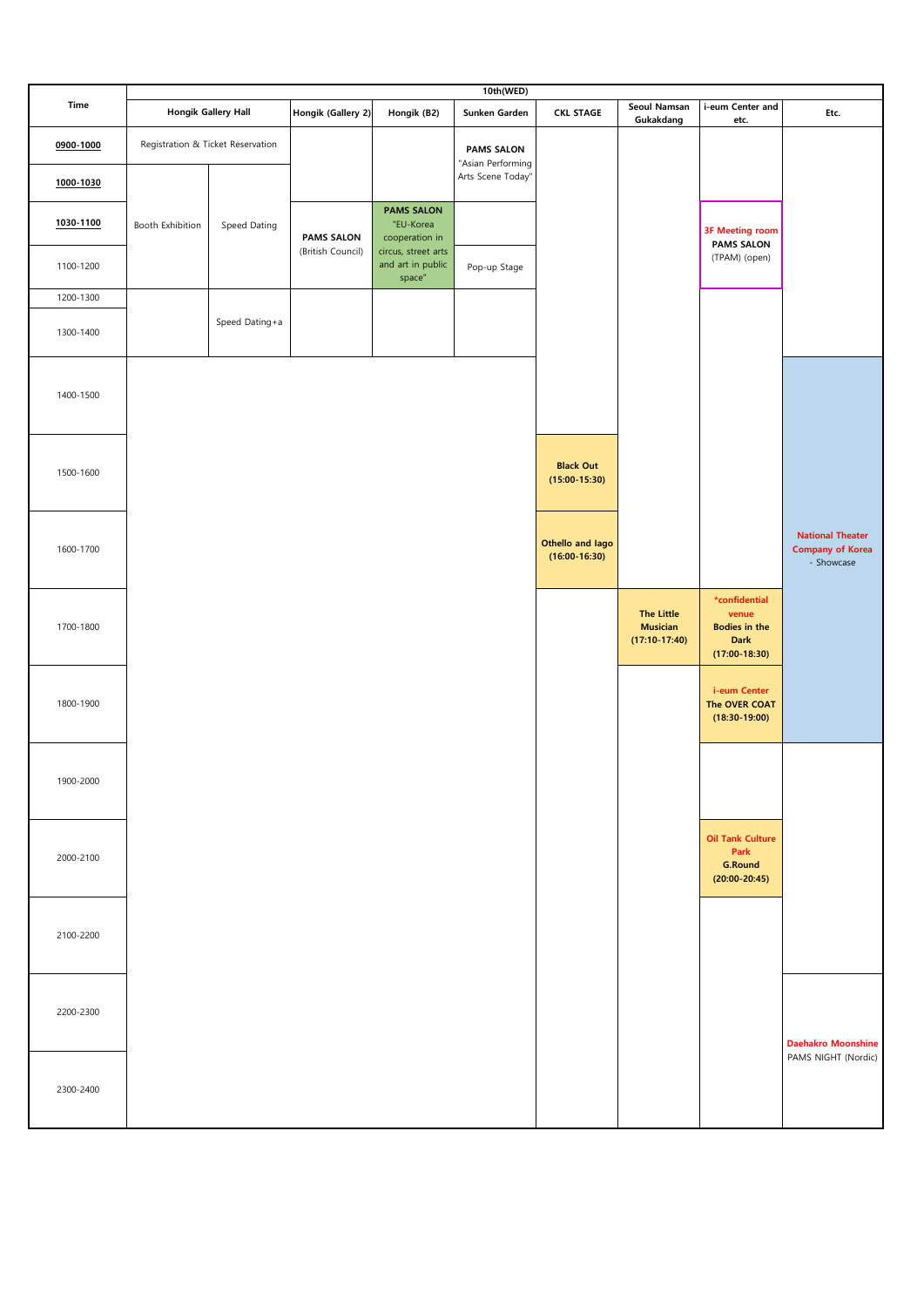|                        |                  |                                   |                                                   |                                                                         | 11th(THU)     |                                  |                                                    |                                                                                                                          |                                                                                                |
|------------------------|------------------|-----------------------------------|---------------------------------------------------|-------------------------------------------------------------------------|---------------|----------------------------------|----------------------------------------------------|--------------------------------------------------------------------------------------------------------------------------|------------------------------------------------------------------------------------------------|
| Time                   |                  | <b>Hongik Gallery Hall</b>        | Hongik (Gallery 2)                                | Hongik (B2)                                                             | Sunken Garden | <b>CKL STAGE</b>                 | Seoul Namsan<br>Gukakdang                          | i-eum Center and etc.                                                                                                    | SPAF(Arko/Daehakro<br>Arts Theater)                                                            |
| 0900-1000<br>1000-1030 |                  | Registration & Ticket Reservation | <b>PAMS SALON</b><br>KAMS Conncection<br>(Nordic) | <b>PAMS SALON #6</b><br>"EU-Korea<br>cooperation in the<br>music sector |               |                                  |                                                    |                                                                                                                          |                                                                                                |
|                        |                  |                                   |                                                   |                                                                         |               |                                  |                                                    |                                                                                                                          |                                                                                                |
| 1030-1100              | Booth Exhibition | Speed Dating                      | <b>PAMS SALON</b><br>KAMS Conncection             | <b>PAMS SALON</b><br>"EU-Korea<br>cooperation in                        |               |                                  |                                                    | <b>3F Meeting room</b><br><b>PAMS SALON</b>                                                                              |                                                                                                |
| 1100-1200              |                  |                                   | (Lithuania)                                       | theatre and dance"                                                      | Pop-up Stage  |                                  |                                                    | (TPAM) (private)                                                                                                         |                                                                                                |
| 1200-1300              |                  |                                   |                                                   |                                                                         |               |                                  |                                                    |                                                                                                                          |                                                                                                |
| 1300-1400              |                  |                                   |                                                   |                                                                         |               |                                  |                                                    |                                                                                                                          |                                                                                                |
| 1400-1500              |                  |                                   |                                                   |                                                                         |               | I Am Somebody<br>$(14:00-14:30)$ |                                                    |                                                                                                                          |                                                                                                |
| 1500-1600              |                  |                                   |                                                   |                                                                         |               | Accompany<br>$(15:00-15:30)$     |                                                    |                                                                                                                          |                                                                                                |
| 1600-1700              |                  |                                   |                                                   |                                                                         |               |                                  | <b>Korean Breath Season 2</b><br>Aura(16:10-16:40) |                                                                                                                          |                                                                                                |
| 1700-1800              |                  |                                   |                                                   |                                                                         |               |                                  | Ong-nyeo<br>$(17:20-17:50)$                        |                                                                                                                          |                                                                                                |
| 1800-1900              |                  |                                   |                                                   |                                                                         |               |                                  |                                                    | i-eum Center<br><b>Eye Gate</b><br>$(18:30-19:00)$                                                                       |                                                                                                |
| 1900-2000              |                  |                                   |                                                   |                                                                         |               |                                  |                                                    |                                                                                                                          |                                                                                                |
| 2000-2100              |                  |                                   |                                                   |                                                                         |               |                                  |                                                    |                                                                                                                          | <b>Arko Arts</b><br><b>Theater(Main Hall)</b><br>The Bridge on the                             |
| 2100-2200              |                  |                                   |                                                   |                                                                         |               |                                  |                                                    | <b>Miarigogae Art</b><br><b>Theater</b><br><b>Miarigogae Art</b><br>Theater(the name of<br>the Venue)<br>$(20:00-21:10)$ | Drina<br>×.<br><b>Arko Arts</b><br><b>Theater(Small Hall)</b><br>Spray<br><b>Daehakro Arts</b> |
| 2200-2300              |                  |                                   |                                                   |                                                                         |               |                                  |                                                    |                                                                                                                          | <b>Theater(Small Hall)</b><br>Oedipus-Those who<br>want to see                                 |
| 2300-2400              |                  |                                   |                                                   |                                                                         |               |                                  |                                                    | <b>Arts Council Korea</b><br>PAMS NIGHT                                                                                  |                                                                                                |